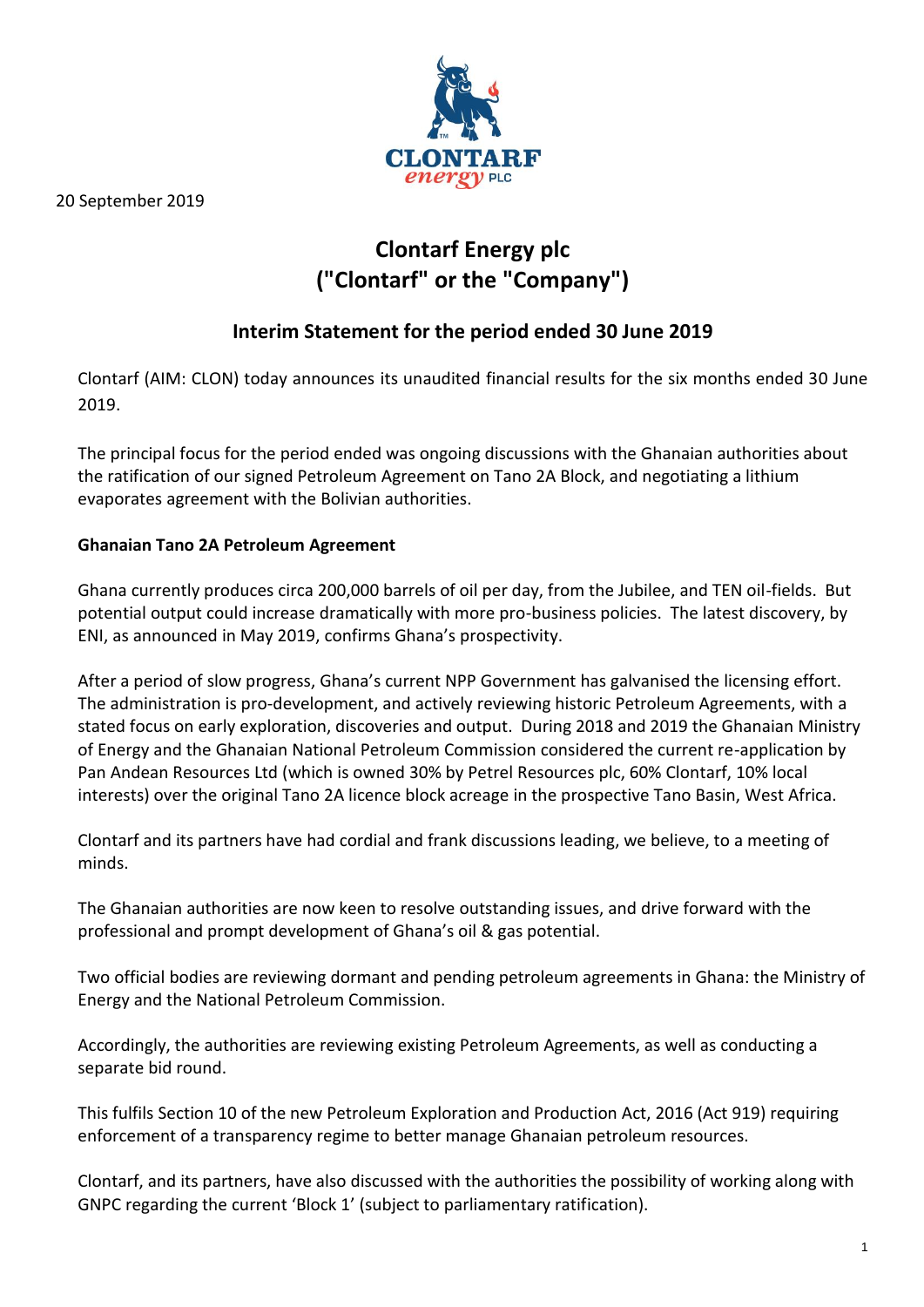Separately, we understand that Erin Energy Inc., a US company currently in Chapter 11, may soon relinquish or have abrogated that portion of the original Tano 2A acreage that Erin Energy Inc (formerly known as Camac Energy Inc.) was awarded in 2014 – which led to immediate legal action by Clontarf. This would open a path for Clontarf to recover all of the original  $1.532 \text{km}^2$  acreage.

### **Ghana's prospectivity highlighted:**

Ghana's prospectivity has been highlighted by yet another, recent oil discovery, subject to two confirmatory appraisal wells, of potentially 1 billion barrels, which could double Ghana's production by 2021.

What transformed such projects was much lower appraisal and development costs, a recovering oil price (currently \$68), development of the gas market, but especially the Ghanaian government's openness to practical development approaches.

Each such discovery yields multiple additional well targets which can, in turn, be subsequently drilled. In turn, each development spreads and lowers infrastructure costs.

The Directors believe all outstanding issues have now been resolved with GNPC on our Tano 2A Block, and understand that the signed Petroleum Agreement is now being sent to the Cabinet. All legal proceedings have been dropped and all issues resolved to our satisfaction.

There is a mutual desire to complete the ratification process. Our strong preference is to honour as far as possible the terms of the existing signed Petroleum Agreement, adjusting the revised coordinates and any other fine-tuning necessary.

### **Lithium in Bolivia**

In addition to advancing activities in Ghana, Clontarf hopes to participate in the ongoing lithium boom. Much of the world's economic lithium resource is in south-western Bolivia and neighbouring countries.

Our group has natural resources experience in Bolivia since 1988, and operated a lithium study with the Bolivian military from 2008 through 2011 – which had to be reluctantly discontinued by the partners due to then legal uncertainty over title. This uncertainty has now been resolved. Legal title can now be confirmed under the recently enacted 2017 Bolivian Lithium Law. A State Lithium Company, YLB, has now been established, which negotiates and supervises contracts. Initial agreements have been concluded with a German industrial design group and a Chinese State entity.

Clontarf was canvassed by officials, during 2018, to return to Bolivia to study lithium projects. Encouraged by the authorities, Clontarf updated its data-base, built a team of lithium and Bolivian experts, and sampled priority salt-lakes (salares). Our priority is to develop deposits with attractive lithium grade and acceptable levels of contaminants, especially magnesium – which can be deleterious for batteries.

The rapid growth in battery-powered electric vehicles (EVs) to circa 4 vehicles worldwide, albeit from a small base, is generating high demand growth for scarce minerals with which our group is familiar especially battery-grade lithium and cobalt – as well as vanadium, zinc, and copper. EVs are still an enigma: electric motors are efficient converters of power into torque, but power must be generated and transmitted.

Electric cars offer advantages: it is far easier to build state-of-the-art electric motors than petrol or Diesel internal combustion engines (ICEs). Electric motors generate maximum torque immediately – though tyres take time to grip, as with conventional vehicles. Electric motors are far more efficient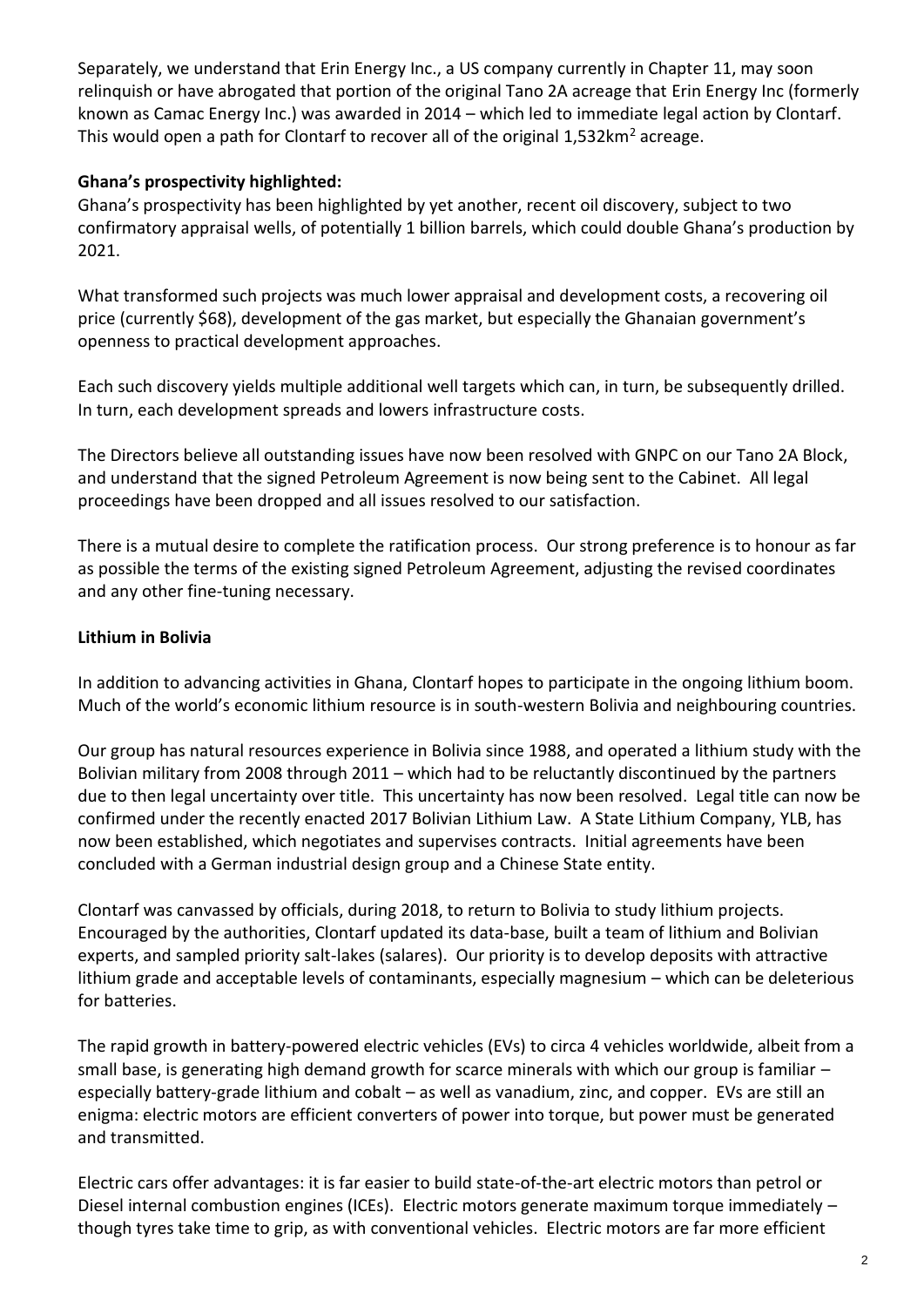(<90%) than Internal Combustion Engines (35% - 50%) but the electricity must first be generated (typically 30% to 55% efficiency) and transmitted and/or stored – which is typically only about 70% efficient. So much energy is lost by all vehicle types.

Power storage remains the key problem: existing battery technologies are inefficient, heavy, and expensive. But faster and more efficient charging technologies are being developed.

For the fast growth electric vehicles and electronic devices market, 'Lithium ion technology' is the best economically feasible solution developed so far, though it has 'only' tripled its performance since 1992. As the lightest metal, lithium contains comparable energy potential to petrol. Safety requires the dilution of lithium into lithium salts, and the addition of cobalt to render the release and recharge of the batteries safe. Compared to alternatives, lithium ion technologies offer a weight advantage.

The appeal of electric vehicles is that they are emission-free at the point of use – though the electricity must be generated and transmitted. There is also storage capacity in EVs (including buses & taxis). But stationary batteries share the same efficiency loss (>30% loss) - which is aggravated if you expend energy moving storage batteries around.

The power supply concept is that daytime higher demand generation goes to the grid, while night-time lower demand generation goes to public transport EVs operating as mobile storage. Emissions are currently moderately taxed (via carbon taxes and excise duties) and thus largely an externality - but the opportunity emerges as taxes on emissions rise or as emissions are disallowed - e.g. France, UK banning sales of diesel vehicles post-2040.

Any plausible demand forecast anticipates market needs greatly in excess of current supplies.

Lithium from salt pan deposits is in high demand. Clontarf has long been interested in Lithium evaporates suitable for high performance batteries. From 2008 through 2010 we operated a study joint venture on the world's largest salt-lake deposit in Bolivia. The technical results were encouraging but progress was frustrated by then lack of political and legal title certainty.

Following clarification of the applicable legal regime and fiscal terms, and the establishment of a National Lithium Company (YLB) under the Bolivian Ministry of Energy in 2017, we have re-established our Bolivian presence, and have submitted detailed proposals to the authorities: subject to securing the necessary funding, Clontarf would complete an exploration and laboratory work programme on a select group of medium-sized salares, produce an initial precipitate product as an Engineering, Procurement and Construction (EPC) contractor, and then produce additional, enhanced high performance precipitated and processed salts as a 49% joint venture partner. This formula fits with the spirit and letter of Bolivian legislation, and offers a sustainable route to participate in the coming lithium ion battery boom.

In this regard, during the period under review, Clontarf appointed Peter O'Toole as a Non-Executive Director. Mr O'Toole has operated civil engineering and construction companies for over 30 years, specialising in the mining and government infrastructure sectors. He is also the Honorary Consul General of Ireland in Bolivia. He is a Civil Engineer by discipline, educated at University of London – Queen Mary College, and GMIT Institute of Technology, Galway, Ireland. Peter's 30 years' operational experience in Bolivia over and encyclopaedic knowledge of Bolivian mining, hydrocarbon, and infrastructure needs provide Clontarf with the contacts, skills and credibility to execute a lithium evaporates project in South America.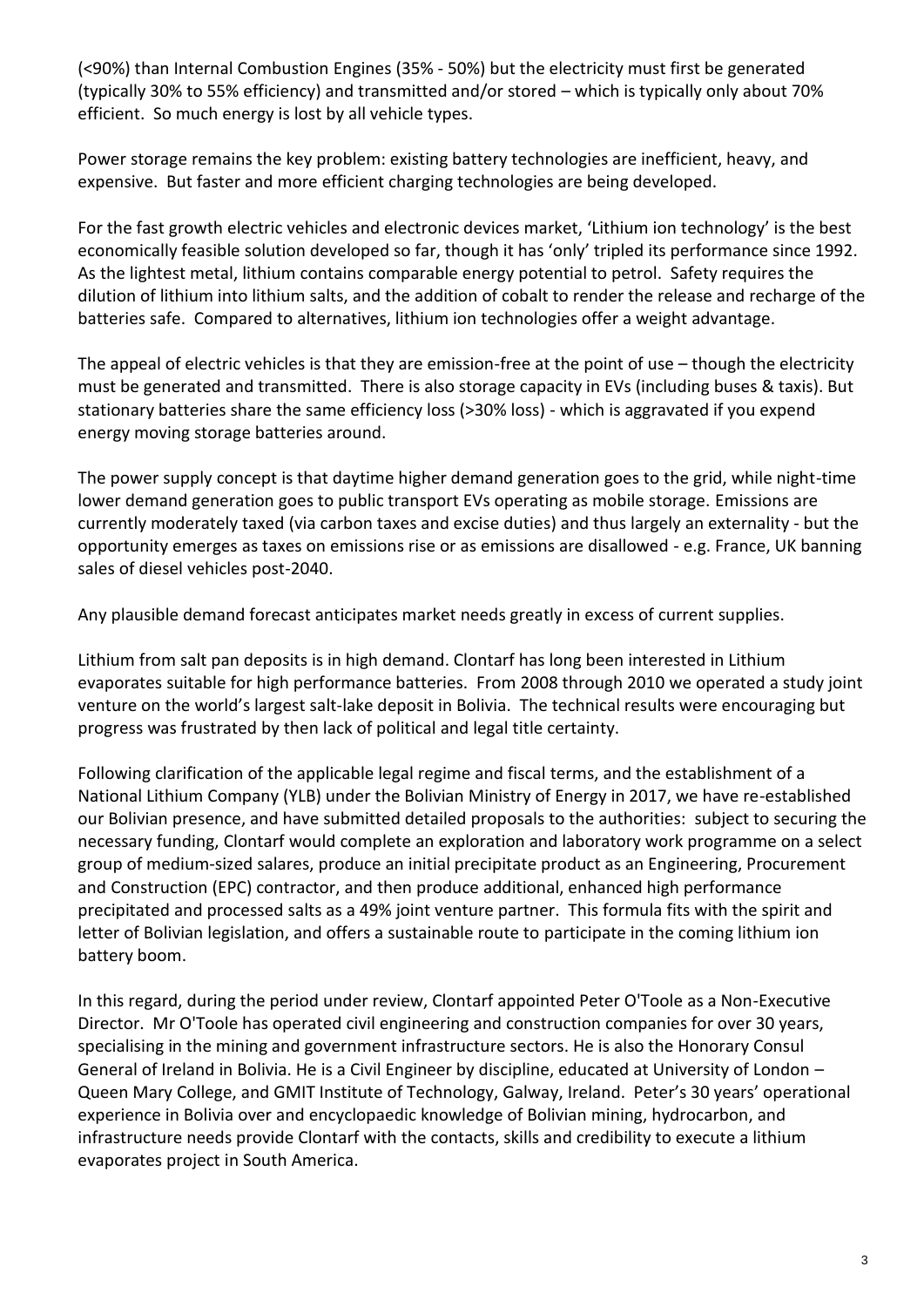**John Teeling Chairman 19 September 2019**

This announcement contains inside information for the purposes of Article 7 of Regulation (EU) 596/2014.

**ENDS**

# **For further information please visit** [http://clontarfenergy.com](http://clontarfenergy.com/) **or contact:**

| <b>Clontarf Energy</b><br>John Teeling, Chairman<br>David Horgan, Director                                                      | +353 (0) 1 833 2833  |
|---------------------------------------------------------------------------------------------------------------------------------|----------------------|
| <b>Nominated &amp; Financial Adviser</b><br><b>Strand Hanson Limited</b><br>Rory Murphy<br>Ritchie Balmer<br>Georgia Langoulant | +44 (0) 20 7409 3494 |
| <b>Broker</b><br><b>Novum Securities Limited</b><br>Colin Rowbury                                                               | +44 (0) 207 399 9400 |
| <b>Public Relations</b>                                                                                                         |                      |
| <b>Blytheweigh</b>                                                                                                              | +44 (0) 207 138 3206 |
| Julia Tilley                                                                                                                    | +44 (0) 207 138 3553 |
| Fergus Cowan                                                                                                                    | +44 (0) 207 138 3208 |
| <b>Teneo</b>                                                                                                                    | +353 (0) 1 661 4055  |
| Luke Hogg                                                                                                                       | +353 (0) 1 661 4055  |
| Alan Tyrrell                                                                                                                    |                      |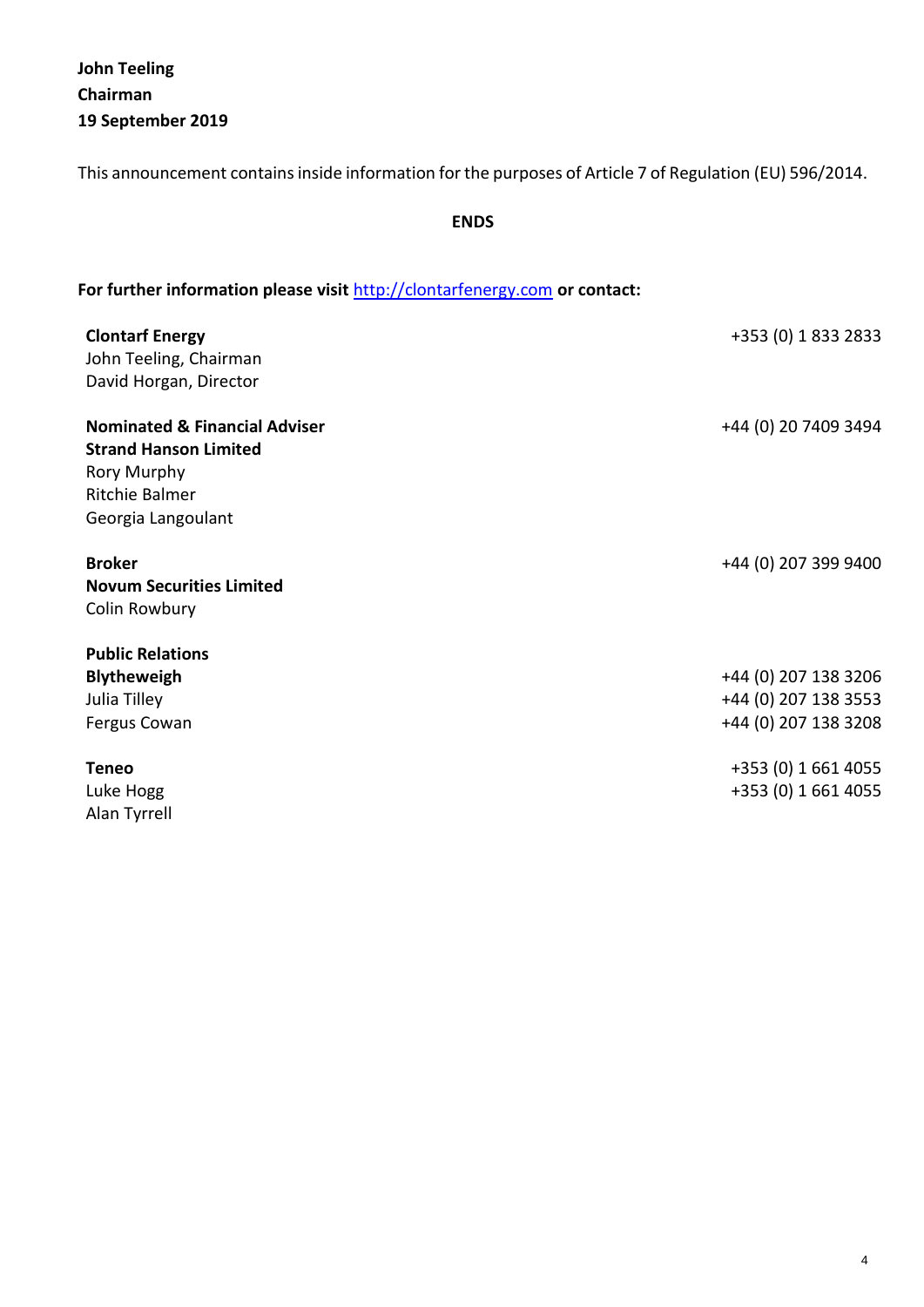### **Clontarf Energy plc Financial Information (Unaudited)**

### **CONDENSED CONSOLIDATED STATEMENT OF COMPREHENSIVE INCOME**

|                                                 | <b>Six Months Ended</b> |            | <b>Year Ended</b> |
|-------------------------------------------------|-------------------------|------------|-------------------|
|                                                 | 30 June 19              | 30 June 18 | 31 Dec 18         |
|                                                 | unaudited               | unaudited  | audited           |
|                                                 | £'000                   | £'000      | £'000             |
| <b>REVENUE</b>                                  |                         |            |                   |
| Cost of sales                                   |                         |            |                   |
| <b>GROSS PROFIT</b>                             |                         |            |                   |
| Impairment of exploration and evaluation assets |                         | (112)      | (112)             |
| Administrative expenses                         | (123)                   | (125)      | 239)              |
| <b>OPERATING LOSS</b>                           | (123)                   | (237)      | 351)              |
| Finance costs                                   |                         |            |                   |
| <b>LOSS BEFORE TAXATION</b>                     | (123)                   | (237)      | (351)             |
| <b>Income Tax</b>                               |                         |            |                   |
| TOTAL COMPREHENSIVE LOSS FOR THE PERIOD         | 123)                    | 237)       | 351)              |
|                                                 |                         |            |                   |
| <b>LOSS PER SHARE - basic and diluted</b>       | (0.02p)                 | (0.04p)    | (0.06p)           |

| <b>CONDENSED CONSOLIDATED BALANCE SHEET</b> | 30 June 19<br>unaudited<br>£'000 | 30 June 18<br>unaudited<br>£'000 | 31 Dec 18<br>audited<br>£'000 |
|---------------------------------------------|----------------------------------|----------------------------------|-------------------------------|
| <b>ASSETS:</b>                              |                                  |                                  |                               |
| <b>NON-CURRENT ASSETS</b>                   |                                  |                                  |                               |
| Intangible assets                           | 837                              | 720                              | 818                           |
|                                             | 837                              | 720                              | 818                           |
| <b>CURRENT ASSETS</b>                       |                                  |                                  |                               |
| Other receivables                           | 9                                | 6                                | 4                             |
| Cash and cash equivalents                   | 425                              | 237                              | 512                           |
|                                             | 434                              | 243                              | 516                           |
| <b>TOTAL ASSETS</b>                         | 1,271                            | 963                              | 1,334                         |
| <b>LIABILITIES:</b>                         |                                  |                                  |                               |
| <b>CURRENT LIABILITIES</b>                  |                                  |                                  |                               |
| Trade payables                              | (71)                             | (81)                             | (56)                          |
| Other payables                              | (1, 116)                         | (1,026)                          | 1,071)                        |
|                                             | (1, 187)                         | (1,107)                          | 1,127)                        |
| <b>TOTAL LIABILITIES</b>                    | (1, 187)                         | 1,107)                           | 1,178)                        |
| <b>NET ASSETS</b>                           | 84                               | (144)                            | 207                           |
| <b>EQUITY</b>                               |                                  |                                  |                               |
| Share capital                               | 1,793                            | 1,455                            | 1,793                         |
| Share premium                               | 10,900                           | 10,773                           | 10,900                        |
| Share based payment reserve                 | 191                              | 191                              | 191                           |
| Retained earnings - (Deficit)               | 12,800)                          | 12,563)                          | 12,677)                       |
| <b>TOTAL EQUITY</b>                         | 84                               | 144)                             | 207                           |
|                                             |                                  |                                  |                               |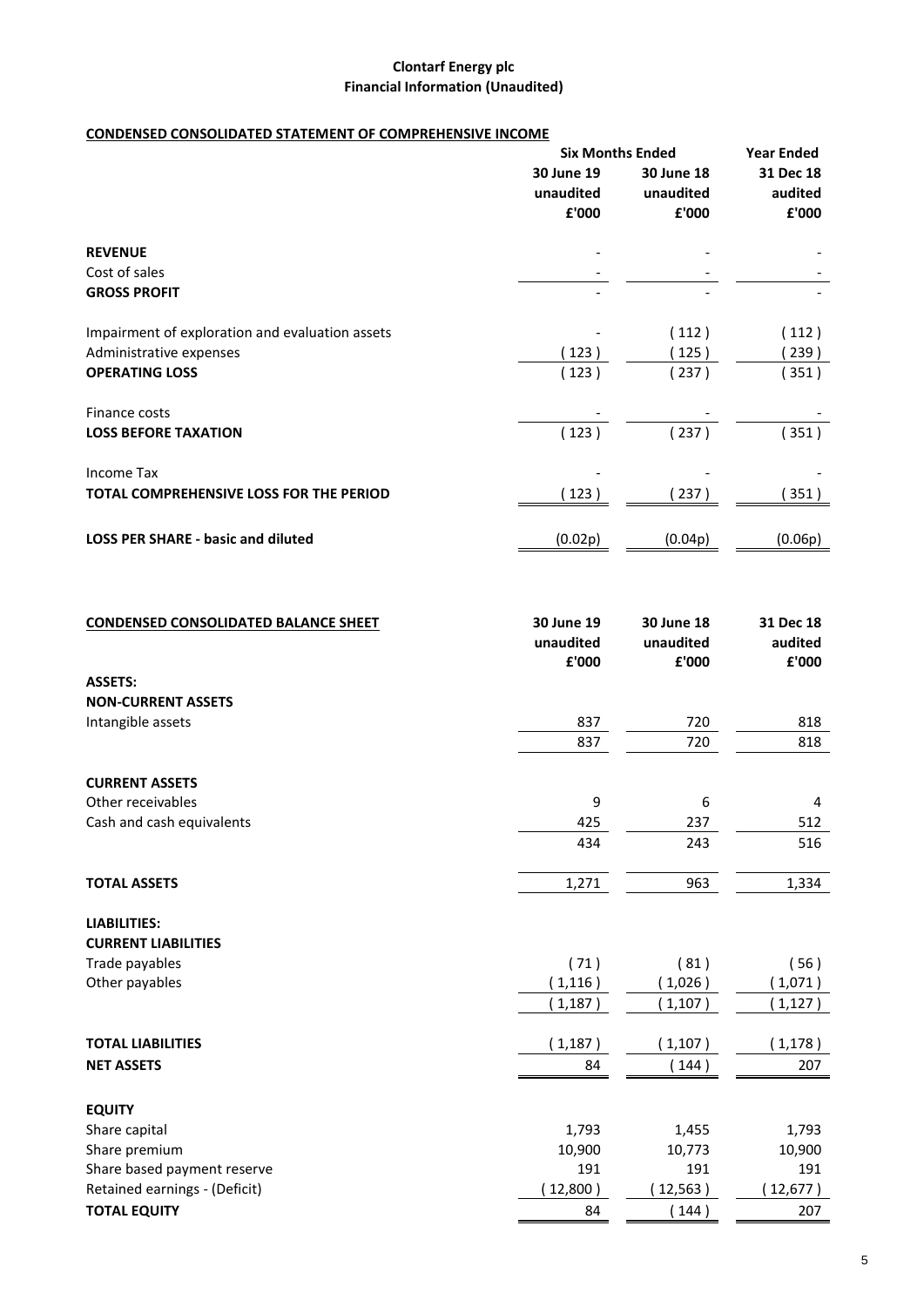### **CONDENSED CONSOLIDATED STATEMENT OF CHANGES IN EQUITY**

|                          |              |              | <b>Share</b><br>based |                 |               |
|--------------------------|--------------|--------------|-----------------------|-----------------|---------------|
|                          | <b>Share</b> | <b>Share</b> | Payment               | <b>Retained</b> | <b>Total</b>  |
|                          | Capital      | Premium      | <b>Reserves</b>       | <b>Losses</b>   | <b>Equity</b> |
|                          | £'000        | £'000        | £'000                 | £'000           | £'000         |
| As at 1 January 2018     | 1,455        | 10,773       | 191                   | (12, 326)       | 93            |
| Total comprehensive loss |              |              |                       | 237)            | 237)          |
| As at 30 June 2018       | 1,455        | 10,773       | 191                   | (12, 563)       | 144)          |
| Shares issued            | 338          | 162          |                       |                 | 500           |
| Share issue expenses     |              | (35)         |                       |                 | 35)           |
| Total comprehensive loss |              |              |                       | 114)            | 114)          |
| As at 31 December 2018   | 1,793        | 10,900       | 191                   | (12,677)        | 207           |
| Total comprehensive loss |              |              |                       | 123)            | 123)          |
| As at 30 June 2019       | 1,793        | 10,900       | 191                   | 12,800)         | 84            |

| <b>CONDENSED CONSOLIDATED CASH FLOW</b>              |                | <b>Six Months Ended</b> |           |  |
|------------------------------------------------------|----------------|-------------------------|-----------|--|
|                                                      | 30 June 19     | 30 June 18              | 31 Dec 18 |  |
|                                                      | unaudited      | unaudited               | audited   |  |
|                                                      | £'000          | £'000                   | £'000     |  |
| <b>CASH FLOW FROM OPERATING ACTIVITIES</b>           |                |                         |           |  |
| Loss for the period                                  | (123)          | (237)                   | (351)     |  |
| Impairment of exploration and evaluation assets      |                | 112                     | 112       |  |
| <b>Exchange movements</b>                            | $\overline{2}$ | 2                       | 3         |  |
|                                                      | (121)          | (123)                   | (236)     |  |
| Movements in Working Capital                         | 55             | 57                      | 48        |  |
| <b>CASH USED BY OPERATIONS</b>                       | 66)            | (66)                    | 188)      |  |
| NET CASH USED IN OPERATING ACTIVITIES                | 66)            | (66)                    | 188)      |  |
| <b>CASH FLOWS FROM INVESTING ACTIVITIES</b>          |                |                         |           |  |
| Payments for intangible assets                       | 19)            | (129)                   | 196)      |  |
| NET CASH USED IN INVESTING ACTIVITIES                | 19)            | 129)                    | 196)      |  |
| <b>CASH FLOWS FROM FINANCING ACTIVITIES</b>          |                |                         |           |  |
| Proceeds from issue of shares                        |                |                         | 500       |  |
| Share issue expenses                                 |                |                         | 35)       |  |
| NET CASH GENERATED BY FINANCING ACTIVITIES           |                |                         | 465       |  |
| NET (DECREASE)/INCREASE IN CASH AND CASH EQUIVALENTS | (85)           | (195)                   | 81        |  |
| Cash and cash equivalents at beginning of the period | 512            | 434                     | 434       |  |
| Effect of exchange rate changes on cash held         | (2)            | (2)                     | (3)       |  |
| CASH AND CASH EQUIVALENTS AT THE END OF THE PERIOD   | 425            | 237                     | 512       |  |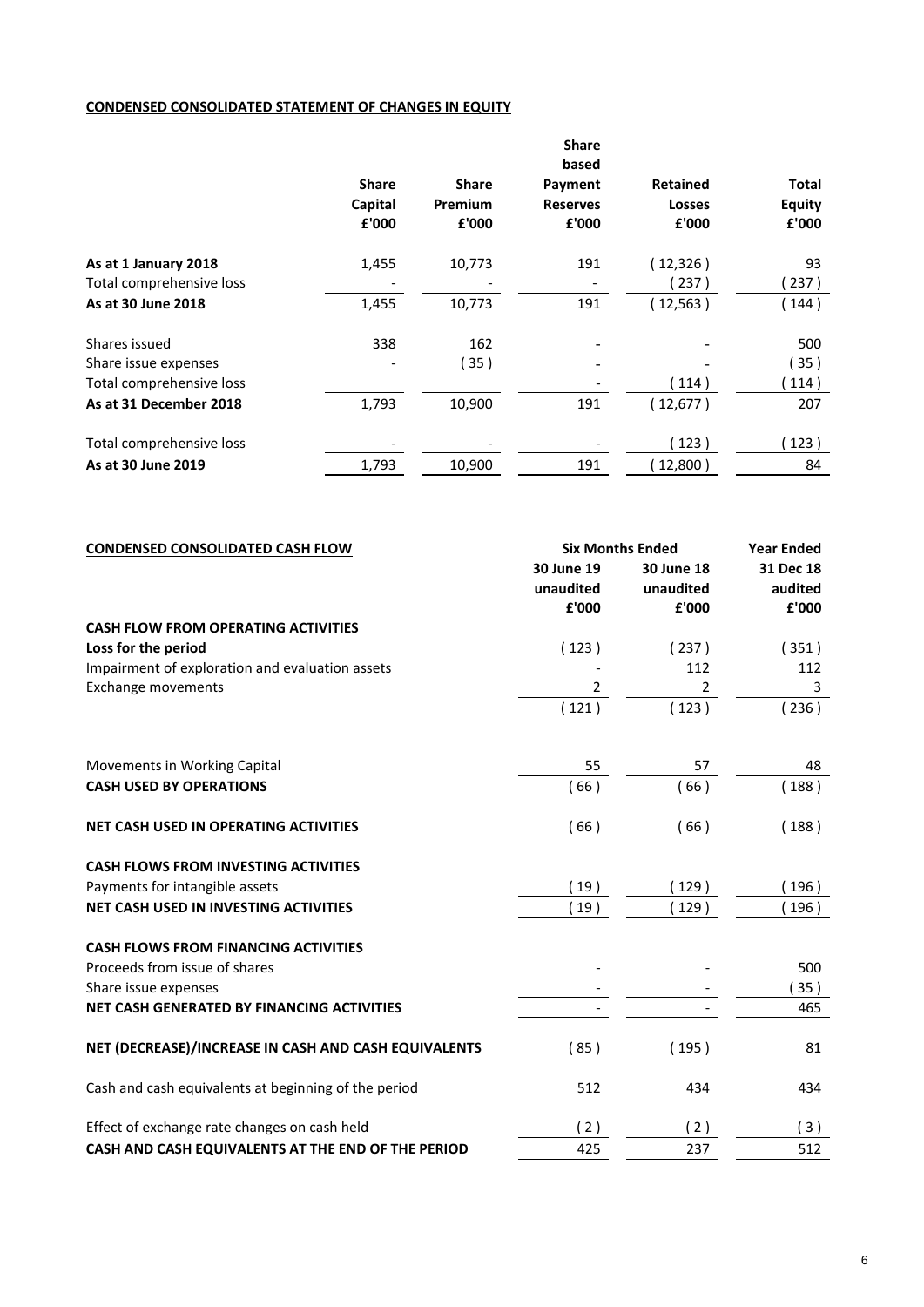#### **Notes:**

#### **1. INFORMATION**

The financial information for the six months ended 30 June 2019 and the comparative amounts for the six months ended 30 June 2018 are unaudited. The financial information above does not constitute full statutory accounts within the meaning of section 434 of the Companies Act 2006.

The Interim Financial Report has been prepared in accordance with IAS 34 Interim Financial Reporting as adopted by the European Union. The accounting policies and methods of computation used in the preparation of the Interim Financial Report are consistent with those used in the Group 2018 Annual Report, which is available at [www.clontarfenergy.com](http://www.clontarfenergy.com/)

The interim financial statements have not been audited or reviewed by the auditors of the Group pursuant to the Auditing Practices board guidance on Review of Interim Financial Information.

**2.** No dividend is proposed in respect of the period.

#### **3. LOSS PER SHARE**

Basic loss per share is computed by dividing the loss after taxation for the year available to ordinary shareholders by the weighted average number of ordinary shares in issue and ranking for dividend during the year. Diluted earnings per share is computed by dividing the loss after taxation for the year by the weighted average number of ordinary shares in issue, adjusted for the effect of all dilutive potential ordinary shares that were outstanding during the year.

The following table sets out the computation for basic and diluted earnings per share (EPS):

|                           | <b>Six months Ended</b> | <b>Year Ended</b>   |                    |
|---------------------------|-------------------------|---------------------|--------------------|
|                           | 30 June 19<br>£'000     | 30 June 18<br>f'000 | 31 Dec 18<br>£'000 |
| <b>Numerator</b>          |                         |                     |                    |
| For basic and diluted EPS | (123)                   | (237)               | (351)              |
| Denominator               |                         |                     |                    |
| For basic and diluted EPS | 716,979,964             | 581,844,829         | 619,608,620        |
| <b>Basic EPS</b>          | (0.02p)                 | (0.04p)             | (0.06p)            |
| <b>Diluted EPS</b>        | (0.02p)                 | (0.04p)             | (0.06p)            |

Basic and diluted loss per share are the same as the effect of the outstanding share options is anti-dilutive and is therefore excluded.

#### **4. INTANGIBLE ASSETS**

| <b>Exploration and evaluation assets:</b> | 30 June 19<br>£'000 | 30 June 18<br>£'000 | 31 Dec 18<br>£'000 |
|-------------------------------------------|---------------------|---------------------|--------------------|
| Cost:                                     |                     |                     |                    |
| At 1 January                              | 8,529               | 8,302               | 8,302              |
| Additions                                 | 19                  | 129                 | 227                |
| <b>Closing Balance</b>                    | 8,548               | 8,431               | 8,529              |
|                                           |                     |                     |                    |
| Impairment:                               |                     |                     |                    |
| At 1 January                              | 7,711               | 7,599               | 7,599              |
| Provision for impairment                  |                     | 112                 | 112                |
| <b>Closing Balance</b>                    | 7,711               | 7,711               | 7,711              |
| <b>Carrying value:</b>                    |                     |                     |                    |
| At 1 January                              | 818                 | 703                 | 703                |
| At period end                             | 837                 | 720                 | 818                |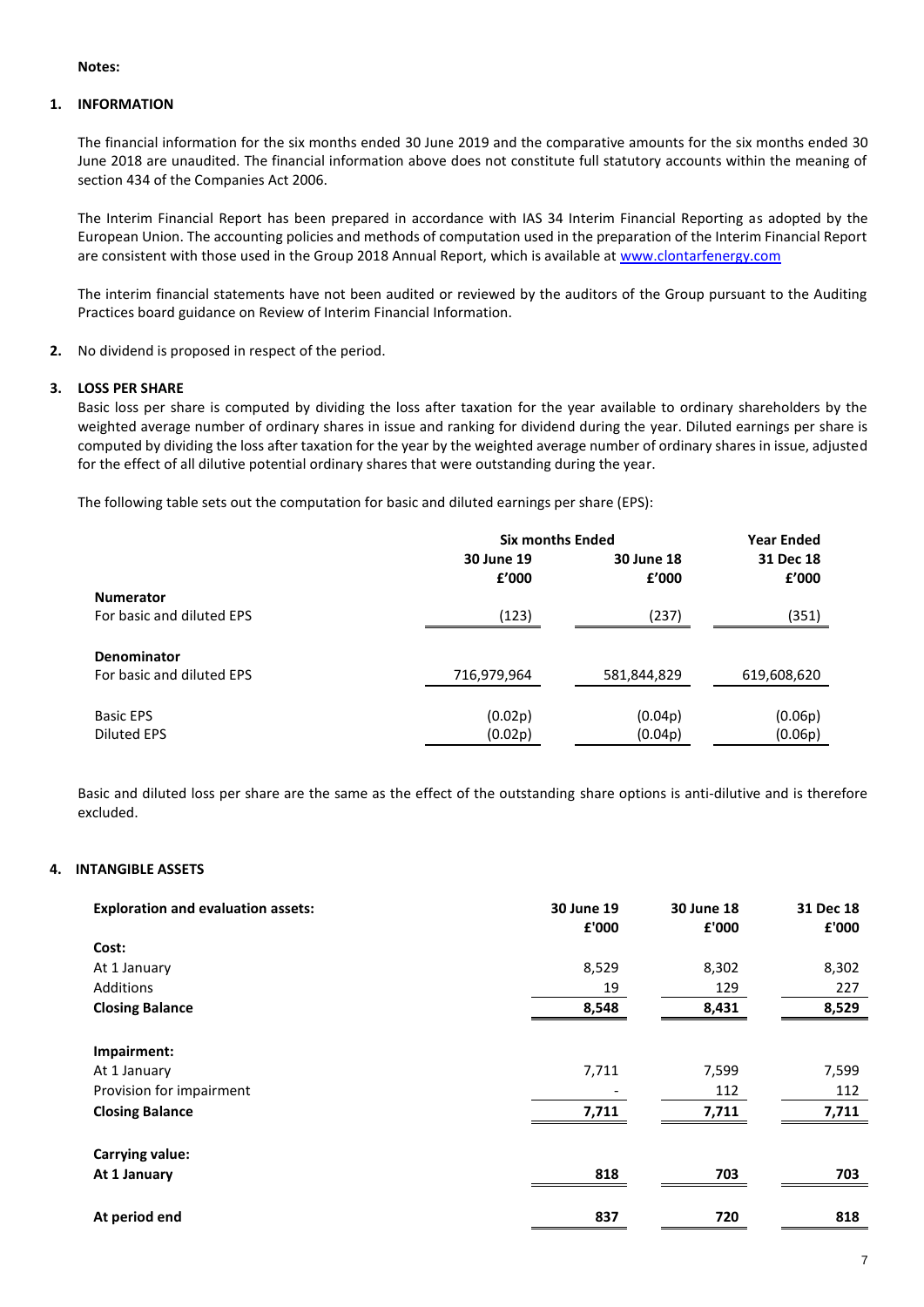| £'000                    | 30 Jun 18<br>£'000       | 31 Dec18<br>£'000        |
|--------------------------|--------------------------|--------------------------|
| $\overline{\phantom{a}}$ | $\overline{\phantom{0}}$ |                          |
| 837                      | 720                      | 818                      |
| $\overline{\phantom{0}}$ | $\overline{\phantom{0}}$ | $\overline{\phantom{0}}$ |
| 837                      | 720                      | 818                      |
|                          | 30 Jun 19                |                          |

Exploration and evaluation assets relates to expenditure incurred in prospecting and exploration for oil and gas in Peru, Ghana and Equatorial Guinea. The directors are aware that by its nature there is an inherent uncertainty in such development expenditure as to the value of the asset.

During the year to 31 December 2018 the Group incurred expenditure of £111,682 on evaluating licences in Equatorial Guinea. An impairment charge of £111,682 was recorded by the Group in the same year (and same half year period) in which the expenditure occurred in respect of those licences.

On 17 September 2018 the company announced that the Company's Directors believe they have resolved the outstanding issues with the Ghana National Petroleum Corporation (GNPC) regarding a contract for the development of the Tano 2A Block. As such, all legal proceedings have been withdrawn and the Company looks forward to making further announcements regarding the Petroleum Agreement in due course

The realisation of these intangible assets is dependent on the discovery and successful development of economic oil and gas reserves the ongoing title to the license, the ability of the company to finance the development of the asset and on the future profitable production or process from the asset which is affected by the uncertainties outlined above and risks outlined below. Should this prove unsuccessful the value included in the balance sheet would be written off to the statement of comprehensive income.

The group's activities are subject to a number of significant potential risks including:

- licence obligations
- requirement for further funding
- geological and development risks
- title to assets
- political risks

#### **5. TRADE PAYABLES**

|                | 30 June 19 | 30 June 18 | 31 Dec 18 |
|----------------|------------|------------|-----------|
|                | £'000      | £'000      | £'000     |
| Trade payables | 47         | 73         | 40        |
| Other accruals | 24         | 8          | 16        |
|                | 71         | 81         | 56        |

#### **6. OTHER PAYABLES**

|                          | 30 June 19<br>£'000 | 30 June 18<br>£'000 | 31 Dec 18<br>£'000 |
|--------------------------|---------------------|---------------------|--------------------|
| Amounts due to directors | 1,116               | 1,026               | 1.071              |
|                          | 1,116               | 1,026               | 1,071              |

Other payables relate to remuneration due to directors' accrued but not paid at period end.